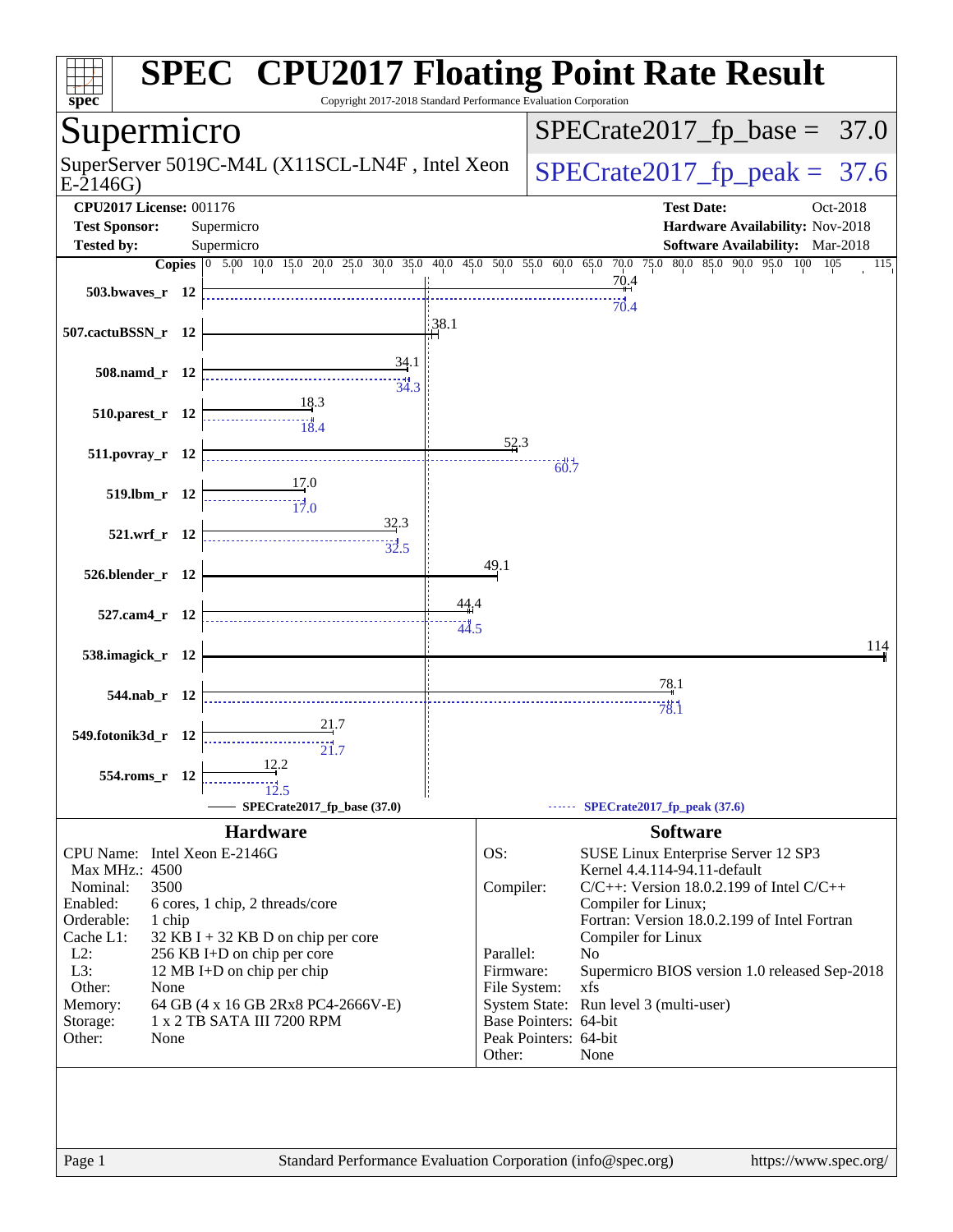

Copyright 2017-2018 Standard Performance Evaluation Corporation

### Supermicro

E-2146G) SuperServer 5019C-M4L (X11SCL-LN4F, Intel Xeon  $\big|$  [SPECrate2017\\_fp\\_peak =](http://www.spec.org/auto/cpu2017/Docs/result-fields.html#SPECrate2017fppeak) 37.6

 $SPECTate2017_fp\_base = 37.0$ 

**[CPU2017 License:](http://www.spec.org/auto/cpu2017/Docs/result-fields.html#CPU2017License)** 001176 **[Test Date:](http://www.spec.org/auto/cpu2017/Docs/result-fields.html#TestDate)** Oct-2018

**[Test Sponsor:](http://www.spec.org/auto/cpu2017/Docs/result-fields.html#TestSponsor)** Supermicro **[Hardware Availability:](http://www.spec.org/auto/cpu2017/Docs/result-fields.html#HardwareAvailability)** Nov-2018

**[Tested by:](http://www.spec.org/auto/cpu2017/Docs/result-fields.html#Testedby)** Supermicro **[Software Availability:](http://www.spec.org/auto/cpu2017/Docs/result-fields.html#SoftwareAvailability)** Mar-2018

#### **[Results Table](http://www.spec.org/auto/cpu2017/Docs/result-fields.html#ResultsTable)**

|                                  | <b>Base</b>   |                |       |                |       | <b>Peak</b>    |       |               |                |              |                |              |                |              |
|----------------------------------|---------------|----------------|-------|----------------|-------|----------------|-------|---------------|----------------|--------------|----------------|--------------|----------------|--------------|
| <b>Benchmark</b>                 | <b>Copies</b> | <b>Seconds</b> | Ratio | <b>Seconds</b> | Ratio | <b>Seconds</b> | Ratio | <b>Copies</b> | <b>Seconds</b> | <b>Ratio</b> | <b>Seconds</b> | <b>Ratio</b> | <b>Seconds</b> | <b>Ratio</b> |
| 503.bwayes r                     | 12            | 1684           | 71.5  | 1709           | 70.4  | 1713           | 70.2  | 12            | 1710           | 70.4         | 1713           | 70.3         | 1709           | 70.4         |
| 507.cactuBSSN r                  | 12            | 387            | 39.2  | 399            | 38.1  | 399            | 38.1  | 12            | 387            | 39.2         | 399            | 38.1         | <u>399</u>     | 38.1         |
| $508$ .namd $r$                  | 12            | 334            | 34.1  | 335            | 34.0  | 334            | 34.1  | 12            | 333            | 34.3         | 331            | 34.5         | 338            | 33.7         |
| 510.parest_r                     | 12            | 1717           | 18.3  | 1711           | 18.3  | 1724           | 18.2  | 12            | 1730           | 18.2         | 1710           | 18.4         | 1705           | 18.4         |
| 511.povray_r                     | 12            | 543            | 51.6  | 536            | 52.3  | 535            | 52.4  | 12            | 462            | 60.7         | 465            | 60.3         | 453            | 61.8         |
| 519.1bm r                        | 12            | 741            | 17.1  | 746            | 17.0  | 745            | 17.0  | 12            | 744            | 17.0         | 748            | 16.9         | 745            | 17.0         |
| $521$ .wrf r                     | 12            | 833            | 32.3  | 833            | 32.3  | 834            | 32.2  | 12            | 828            | 32.5         | 828            | 32.5         | 828            | 32.5         |
| 526.blender r                    | 12            | 373            | 49.1  | 372            | 49.1  | 373            | 49.0  | 12            | 373            | 49.1         | 372            | 49.1         | 373            | 49.0         |
| $527.cam4$ _r                    | 12            | 475            | 44.2  | 466            | 45.0  | 472            | 44.4  | 12            | 471            | 44.6         | 474            | 44.3         | 471            | 44.5         |
| 538.imagick_r                    | 12            | 263            | 114   | 263            | 113   | 262            | 114   | 12            | 263            | <b>114</b>   | 263            | 113          | 262            | 114          |
| $544$ .nab r                     | 12            | 259            | 78.1  | 258            | 78.4  | 258            | 78.1  | 12            | 255            | 79.3         | 260            | 77.6         | 259            | 78.1         |
| 549.fotonik3d r                  | 12            | 2154           | 21.7  | 2155           | 21.7  | 2154           | 21.7  | 12            | 2156           | 21.7         | 2155           | 21.7         | 2155           | 21.7         |
| $554$ .roms r                    | 12            | 1558           | 12.2  | 1562           | 12.2  | 1567           | 12.2  | 12            | 1532           | 12.4         | 1531           | <u>12.5</u>  | 1530           | 12.5         |
| $SPECrate2017$ fp base =<br>37.0 |               |                |       |                |       |                |       |               |                |              |                |              |                |              |

**[SPECrate2017\\_fp\\_peak =](http://www.spec.org/auto/cpu2017/Docs/result-fields.html#SPECrate2017fppeak) 37.6**

Results appear in the [order in which they were run.](http://www.spec.org/auto/cpu2017/Docs/result-fields.html#RunOrder) Bold underlined text [indicates a median measurement.](http://www.spec.org/auto/cpu2017/Docs/result-fields.html#Median)

#### **[Submit Notes](http://www.spec.org/auto/cpu2017/Docs/result-fields.html#SubmitNotes)**

 The taskset mechanism was used to bind copies to processors. The config file option 'submit' was used to generate taskset commands to bind each copy to a specific processor. For details, please see the config file.

#### **[Operating System Notes](http://www.spec.org/auto/cpu2017/Docs/result-fields.html#OperatingSystemNotes)**

Stack size set to unlimited using "ulimit -s unlimited"

#### **[General Notes](http://www.spec.org/auto/cpu2017/Docs/result-fields.html#GeneralNotes)**

Environment variables set by runcpu before the start of the run: LD\_LIBRARY\_PATH = "/home/cpu2017/lib/ia32:/home/cpu2017/lib/intel64:/home/cpu2017/je5.0.1-32:/home/cpu2017/je5.0.1-64"

 Binaries compiled on a system with 1x Intel Core i7-6700K CPU + 32GB RAM memory using Redhat Enterprise Linux 7.5 Transparent Huge Pages enabled by default Prior to runcpu invocation Filesystem page cache synced and cleared with: sync; echo 3> /proc/sys/vm/drop\_caches

 Yes: The test sponsor attests, as of date of publication, that CVE-2017-5754 (Meltdown) is mitigated in the system as tested and documented. Yes: The test sponsor attests, as of date of publication, that CVE-2017-5753 (Spectre variant 1)

**(Continued on next page)**

| https://www.spec.org/ |
|-----------------------|
|                       |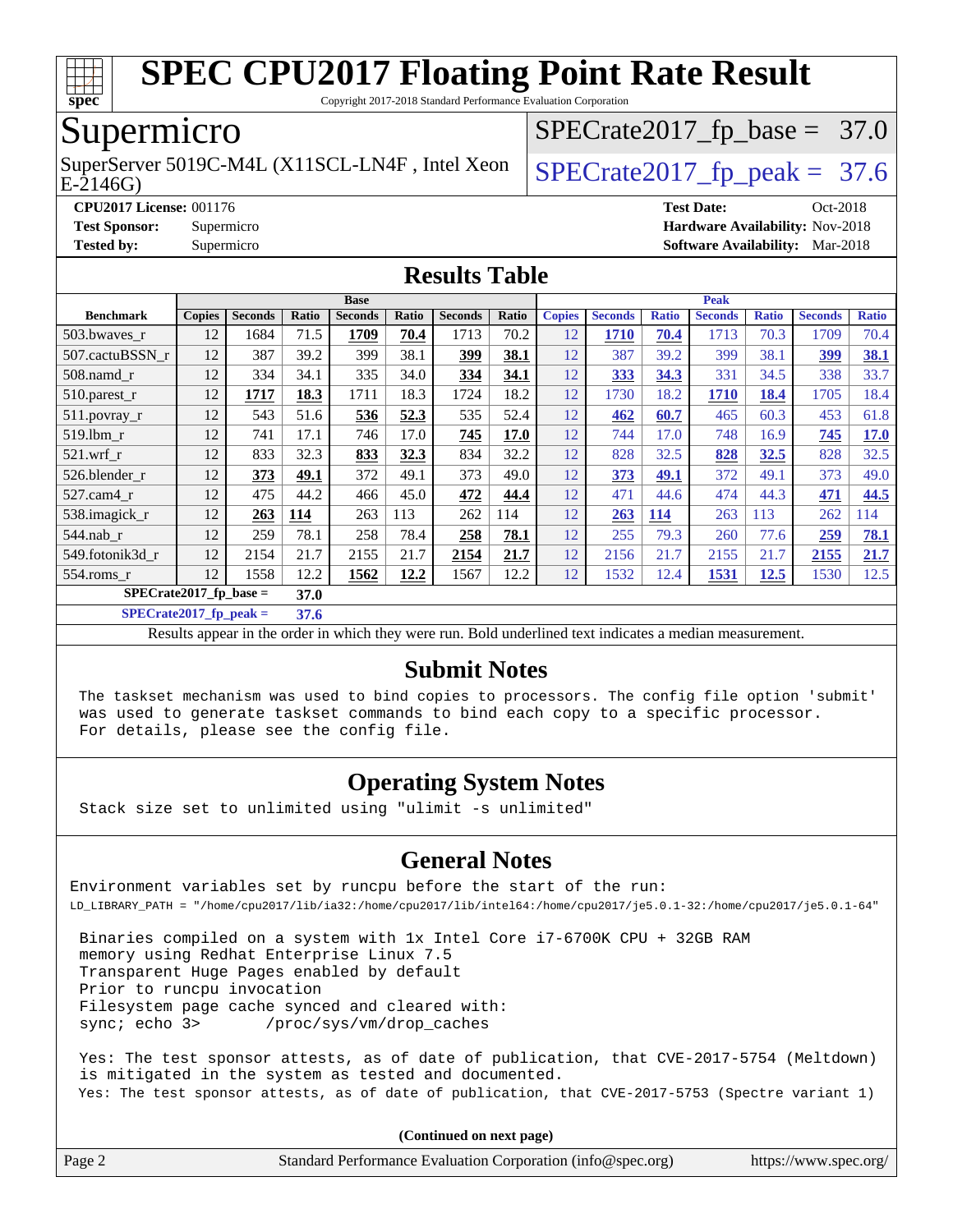

Copyright 2017-2018 Standard Performance Evaluation Corporation

#### Supermicro

SuperServer 5019C-M4L (X11SCL-LN4F, Intel Xeon  $\big|$  [SPECrate2017\\_fp\\_peak =](http://www.spec.org/auto/cpu2017/Docs/result-fields.html#SPECrate2017fppeak) 37.6

 $SPECTate2017_fp\_base = 37.0$ 

E-2146G)

**[Tested by:](http://www.spec.org/auto/cpu2017/Docs/result-fields.html#Testedby)** Supermicro **[Software Availability:](http://www.spec.org/auto/cpu2017/Docs/result-fields.html#SoftwareAvailability)** Mar-2018

**[CPU2017 License:](http://www.spec.org/auto/cpu2017/Docs/result-fields.html#CPU2017License)** 001176 **[Test Date:](http://www.spec.org/auto/cpu2017/Docs/result-fields.html#TestDate)** Oct-2018 **[Test Sponsor:](http://www.spec.org/auto/cpu2017/Docs/result-fields.html#TestSponsor)** Supermicro **[Hardware Availability:](http://www.spec.org/auto/cpu2017/Docs/result-fields.html#HardwareAvailability)** Nov-2018

#### **[General Notes \(Continued\)](http://www.spec.org/auto/cpu2017/Docs/result-fields.html#GeneralNotes)**

Page 3 Standard Performance Evaluation Corporation [\(info@spec.org\)](mailto:info@spec.org) <https://www.spec.org/> is mitigated in the system as tested and documented. Yes: The test sponsor attests, as of date of publication, that CVE-2017-5715 (Spectre variant 2) is mitigated in the system as tested and documented. **[Platform Notes](http://www.spec.org/auto/cpu2017/Docs/result-fields.html#PlatformNotes)** Sysinfo program /home/cpu2017/bin/sysinfo Rev: r5797 of 2017-06-14 96c45e4568ad54c135fd618bcc091c0f running on linux-9m9c Tue Oct 30 05:42:07 2018 SUT (System Under Test) info as seen by some common utilities. For more information on this section, see <https://www.spec.org/cpu2017/Docs/config.html#sysinfo> From /proc/cpuinfo model name : Intel(R) Xeon(R) E-2146G CPU @ 3.50GHz 1 "physical id"s (chips) 12 "processors" cores, siblings (Caution: counting these is hw and system dependent. The following excerpts from /proc/cpuinfo might not be reliable. Use with caution.) cpu cores : 6 siblings : 12 physical 0: cores 0 1 2 3 4 5 From lscpu: Architecture: x86\_64 CPU op-mode(s): 32-bit, 64-bit Byte Order: Little Endian  $CPU(s):$  12 On-line CPU(s) list: 0-11 Thread(s) per core: 2 Core(s) per socket: 6 Socket(s): 1 NUMA node(s): 1<br>Vendor ID: Ge GenuineIntel CPU family: 6 Model: 158 Model name: Intel(R) Xeon(R) E-2146G CPU @ 3.50GHz Stepping: 10 CPU MHz: 4364.935 CPU max MHz: 4500.0000<br>CPU min MHz: 800.0000 CPU min MHz: BogoMIPS: 7007.98 Virtualization: VT-x L1d cache: 32K L1i cache: 32K **(Continued on next page)**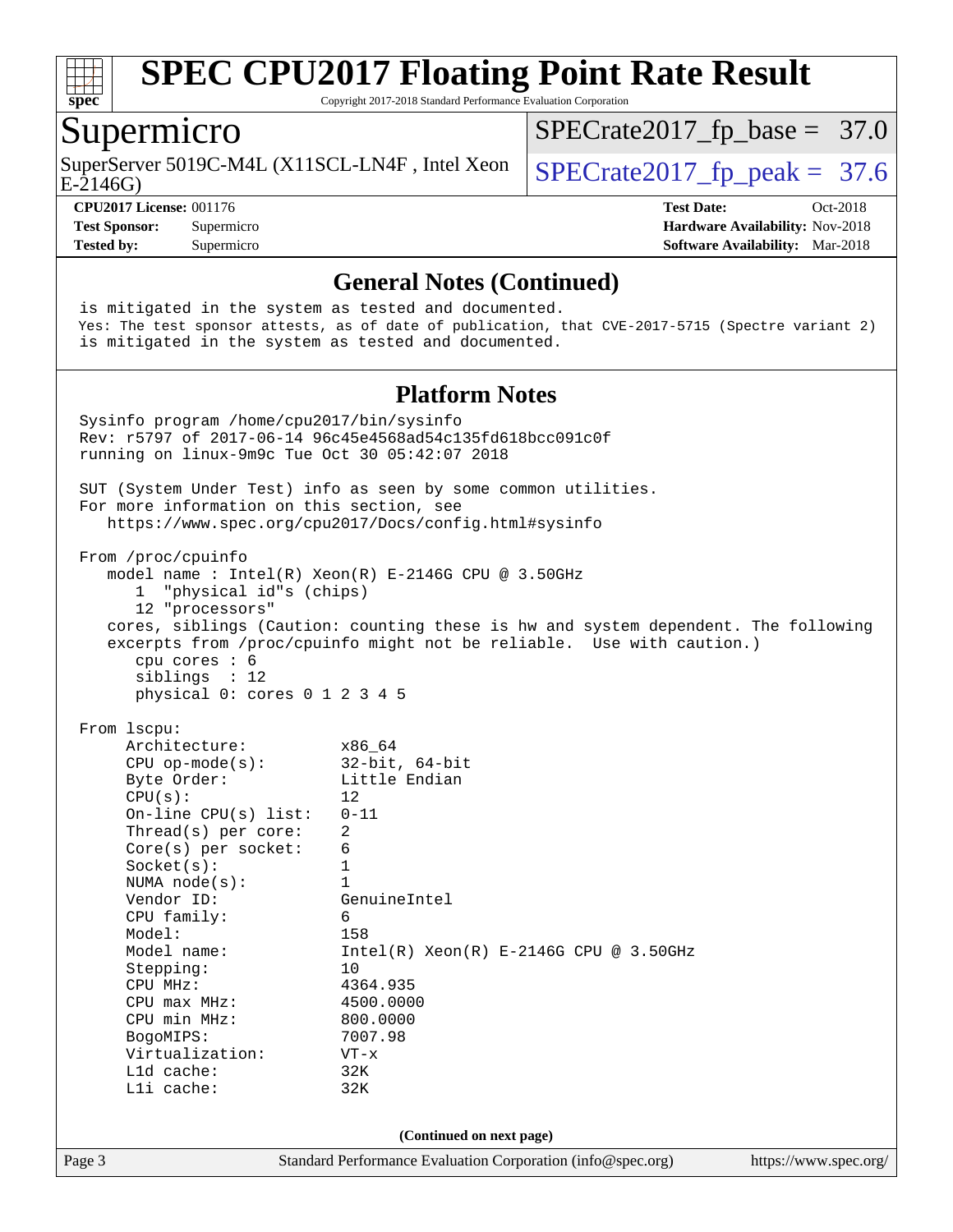

Copyright 2017-2018 Standard Performance Evaluation Corporation

### Supermicro

E-2146G) SuperServer 5019C-M4L (X11SCL-LN4F, Intel Xeon  $\big|$  [SPECrate2017\\_fp\\_peak =](http://www.spec.org/auto/cpu2017/Docs/result-fields.html#SPECrate2017fppeak) 37.6

 $SPECrate2017_fp\_base = 37.0$ 

**[CPU2017 License:](http://www.spec.org/auto/cpu2017/Docs/result-fields.html#CPU2017License)** 001176 **[Test Date:](http://www.spec.org/auto/cpu2017/Docs/result-fields.html#TestDate)** Oct-2018 **[Test Sponsor:](http://www.spec.org/auto/cpu2017/Docs/result-fields.html#TestSponsor)** Supermicro **[Hardware Availability:](http://www.spec.org/auto/cpu2017/Docs/result-fields.html#HardwareAvailability)** Nov-2018 **[Tested by:](http://www.spec.org/auto/cpu2017/Docs/result-fields.html#Testedby)** Supermicro **[Software Availability:](http://www.spec.org/auto/cpu2017/Docs/result-fields.html#SoftwareAvailability)** Mar-2018

#### **[Platform Notes \(Continued\)](http://www.spec.org/auto/cpu2017/Docs/result-fields.html#PlatformNotes)**

 L2 cache: 256K L3 cache: 12288K NUMA node0 CPU(s): 0-11 Flags: fpu vme de pse tsc msr pae mce cx8 apic sep mtrr pge mca cmov pat pse36 clflush dts acpi mmx fxsr sse sse2 ss ht tm pbe syscall nx pdpe1gb rdtscp lm constant tsc art arch perfmon pebs bts rep good nopl xtopology nonstop tsc aperfmperf eagerfpu pni pclmulqdq dtes64 monitor ds\_cpl vmx smx est tm2 ssse3 sdbg fma cx16 xtpr pdcm pcid sse4\_1 sse4\_2 x2apic movbe popcnt tsc\_deadline\_timer aes xsave avx f16c rdrand lahf\_lm abm 3dnowprefetch ida arat epb invpcid\_single pln pts dtherm hwp hwp\_notify hwp\_act\_window hwp\_epp intel\_pt rsb\_ctxsw spec\_ctrl retpoline kaiser tpr\_shadow vnmi flexpriority ept vpid fsgsbase tsc\_adjust bmi1 hle avx2 smep bmi2 erms invpcid rtm mpx rdseed adx smap clflushopt xsaveopt xsavec xgetbv1 /proc/cpuinfo cache data cache size : 12288 KB From numactl --hardware WARNING: a numactl 'node' might or might not correspond to a physical chip. available: 1 nodes (0) node 0 cpus: 0 1 2 3 4 5 6 7 8 9 10 11 node 0 size: 64149 MB node 0 free: 52739 MB node distances: node 0 0: 10 From /proc/meminfo MemTotal: 65689304 kB HugePages\_Total: 0 Hugepagesize: 2048 kB /usr/bin/lsb\_release -d SUSE Linux Enterprise Server 12 SP3 From /etc/\*release\* /etc/\*version\* SuSE-release: SUSE Linux Enterprise Server 12 (x86\_64) VERSION = 12 PATCHLEVEL = 3 # This file is deprecated and will be removed in a future service pack or release. # Please check /etc/os-release for details about this release. os-release: NAME="SLES" VERSION="12-SP3" VERSION\_ID="12.3" PRETTY\_NAME="SUSE Linux Enterprise Server 12 SP3" ID="sles" **(Continued on next page)**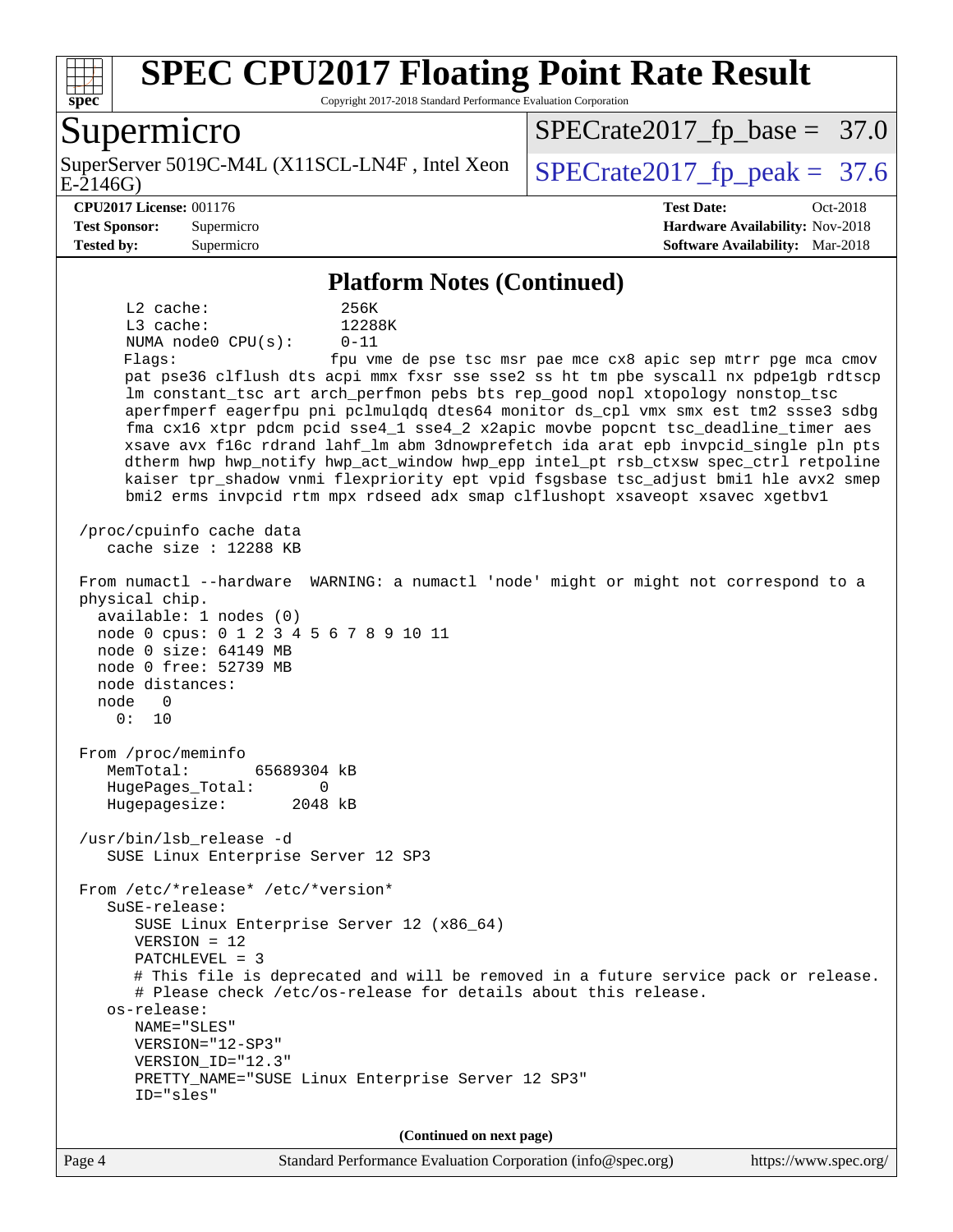

Copyright 2017-2018 Standard Performance Evaluation Corporation

#### Supermicro

SuperServer 5019C-M4L (X11SCL-LN4F, Intel Xeon  $\big|$  [SPECrate2017\\_fp\\_peak =](http://www.spec.org/auto/cpu2017/Docs/result-fields.html#SPECrate2017fppeak) 37.6

 $SPECTate2017_fp\_base = 37.0$ 

E-2146G)

**[Tested by:](http://www.spec.org/auto/cpu2017/Docs/result-fields.html#Testedby)** Supermicro **[Software Availability:](http://www.spec.org/auto/cpu2017/Docs/result-fields.html#SoftwareAvailability)** Mar-2018

**[CPU2017 License:](http://www.spec.org/auto/cpu2017/Docs/result-fields.html#CPU2017License)** 001176 **[Test Date:](http://www.spec.org/auto/cpu2017/Docs/result-fields.html#TestDate)** Oct-2018 **[Test Sponsor:](http://www.spec.org/auto/cpu2017/Docs/result-fields.html#TestSponsor)** Supermicro **[Hardware Availability:](http://www.spec.org/auto/cpu2017/Docs/result-fields.html#HardwareAvailability)** Nov-2018

#### **[Platform Notes \(Continued\)](http://www.spec.org/auto/cpu2017/Docs/result-fields.html#PlatformNotes)**

 ANSI\_COLOR="0;32" CPE\_NAME="cpe:/o:suse:sles:12:sp3"

uname -a:

 Linux linux-9m9c 4.4.114-94.11-default #1 SMP Thu Feb 1 19:28:26 UTC 2018 (4309ff9) x86\_64 x86\_64 x86\_64 GNU/Linux

run-level 3 Oct 29 21:36

 SPEC is set to: /home/cpu2017 Filesystem Type Size Used Avail Use% Mounted on /dev/sda4 xfs 1.8T 121G 1.7T 7% /home

 Additional information from dmidecode follows. WARNING: Use caution when you interpret this section. The 'dmidecode' program reads system data which is "intended to allow hardware to be accurately determined", but the intent may not be met, as there are frequent changes to hardware, firmware, and the "DMTF SMBIOS" standard. BIOS American Megatrends Inc. 1.0 09/19/2018

 Memory: 4x Micron 18ADF2G72AZ-2G6H1R 16 GB 2 rank 2667

(End of data from sysinfo program)

#### **[Compiler Version Notes](http://www.spec.org/auto/cpu2017/Docs/result-fields.html#CompilerVersionNotes)**

| 519.1bm_r(base)    538.imagick_r(base, peak)    544.nab_r(base, peak)<br>CC                   |
|-----------------------------------------------------------------------------------------------|
| icc (ICC) 18.0.2 20180210<br>Copyright (C) 1985-2018 Intel Corporation. All rights reserved.  |
| $CC = 519.1$ bm $r(\text{peak})$                                                              |
| icc (ICC) 18.0.2 20180210<br>Copyright (C) 1985-2018 Intel Corporation. All rights reserved.  |
| CXXC 508. namd $r(base)$ 510. parest $r(base, peak)$                                          |
| icpc (ICC) 18.0.2 20180210<br>Copyright (C) 1985-2018 Intel Corporation. All rights reserved. |
|                                                                                               |

**(Continued on next page)**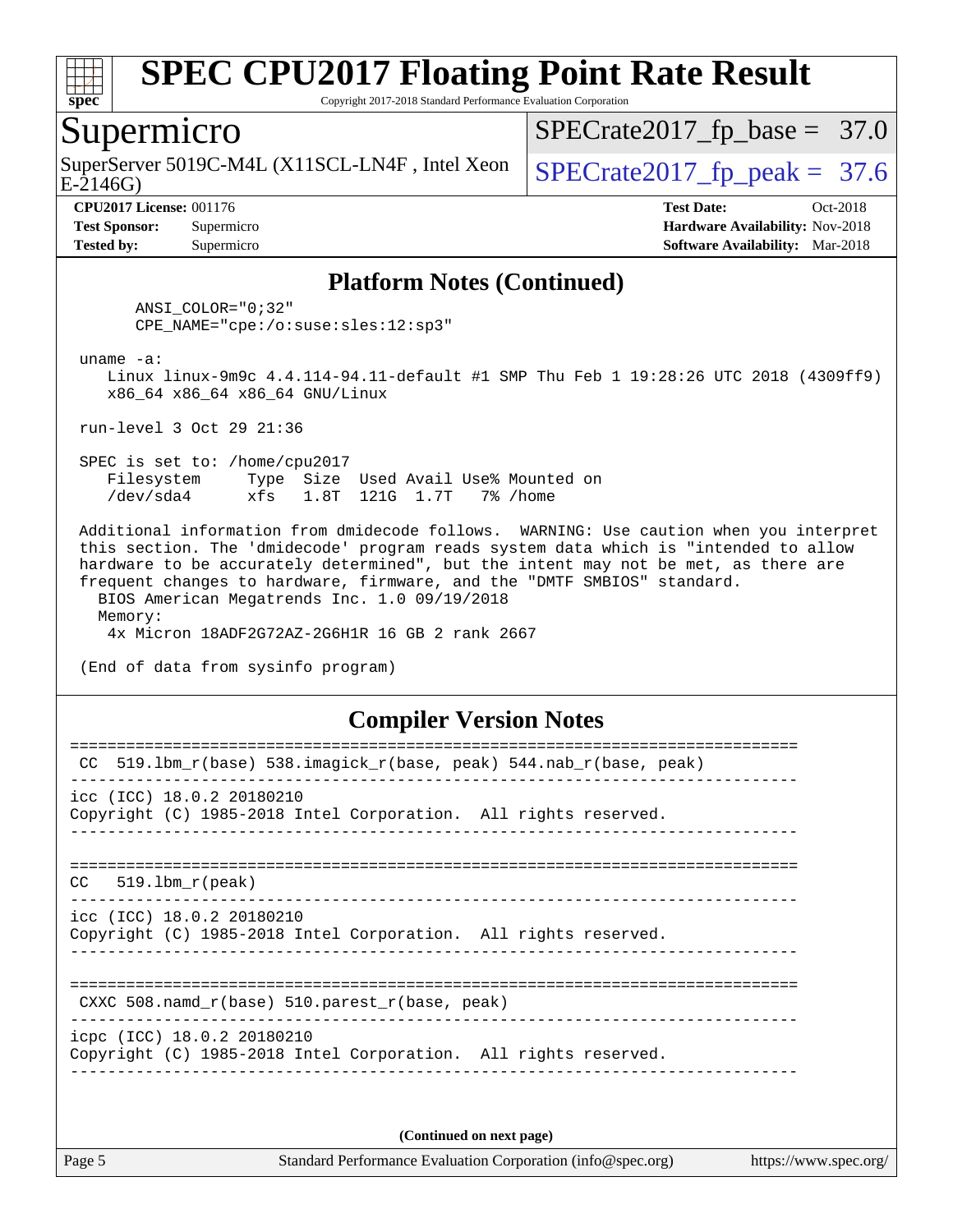

Copyright 2017-2018 Standard Performance Evaluation Corporation

### **Supermicro**

SuperServer 5019C-M4L (X11SCL-LN4F, Intel Xeon  $\sqrt{\text{SPECrate2017\_fp\_peak}} = 37.6$ 

 $SPECrate2017_fp\_base = 37.0$ 

E-2146G)

**[CPU2017 License:](http://www.spec.org/auto/cpu2017/Docs/result-fields.html#CPU2017License)** 001176 **[Test Date:](http://www.spec.org/auto/cpu2017/Docs/result-fields.html#TestDate)** Oct-2018 **[Test Sponsor:](http://www.spec.org/auto/cpu2017/Docs/result-fields.html#TestSponsor)** Supermicro **[Hardware Availability:](http://www.spec.org/auto/cpu2017/Docs/result-fields.html#HardwareAvailability)** Nov-2018 **[Tested by:](http://www.spec.org/auto/cpu2017/Docs/result-fields.html#Testedby)** Supermicro **Supermicro [Software Availability:](http://www.spec.org/auto/cpu2017/Docs/result-fields.html#SoftwareAvailability)** Mar-2018

#### **[Compiler Version Notes \(Continued\)](http://www.spec.org/auto/cpu2017/Docs/result-fields.html#CompilerVersionNotes)**

| $CXXC 508.namd_r (peak)$                                                                                                                                                                                                                                                                          |
|---------------------------------------------------------------------------------------------------------------------------------------------------------------------------------------------------------------------------------------------------------------------------------------------------|
| ---------------<br>icpc (ICC) 18.0.2 20180210<br>Copyright (C) 1985-2018 Intel Corporation. All rights reserved.                                                                                                                                                                                  |
| CC 511.povray_r(base) 526.blender_r(base, peak)                                                                                                                                                                                                                                                   |
| __________________________________<br>icpc (ICC) 18.0.2 20180210<br>Copyright (C) 1985-2018 Intel Corporation. All rights reserved.<br>icc (ICC) 18.0.2 20180210<br>Copyright (C) 1985-2018 Intel Corporation. All rights reserved.<br>---------------                                            |
| $511. povray_r (peak)$<br>CC                                                                                                                                                                                                                                                                      |
| icpc (ICC) 18.0.2 20180210<br>Copyright (C) 1985-2018 Intel Corporation. All rights reserved.<br>icc (ICC) 18.0.2 20180210<br>Copyright (C) 1985-2018 Intel Corporation. All rights reserved.                                                                                                     |
| FC 507.cactuBSSN_r(base, peak)                                                                                                                                                                                                                                                                    |
| icpc (ICC) 18.0.2 20180210<br>Copyright (C) 1985-2018 Intel Corporation. All rights reserved.<br>icc (ICC) 18.0.2 20180210<br>Copyright (C) 1985-2018 Intel Corporation. All rights reserved.<br>ifort (IFORT) 18.0.2 20180210<br>Copyright (C) 1985-2018 Intel Corporation. All rights reserved. |
| FC 503.bwaves_r(base, peak) 549.fotonik3d_r(base, peak) 554.roms_r(base)                                                                                                                                                                                                                          |
| ifort (IFORT) 18.0.2 20180210<br>Copyright (C) 1985-2018 Intel Corporation. All rights reserved.                                                                                                                                                                                                  |
| 554.roms_r(peak)<br>FC                                                                                                                                                                                                                                                                            |
| ifort (IFORT) 18.0.2 20180210                                                                                                                                                                                                                                                                     |
| (Continued on next page)<br>Standard Performance Evaluation Corporation (info@spec.org)<br>Page 6<br>https://www.spec.org/                                                                                                                                                                        |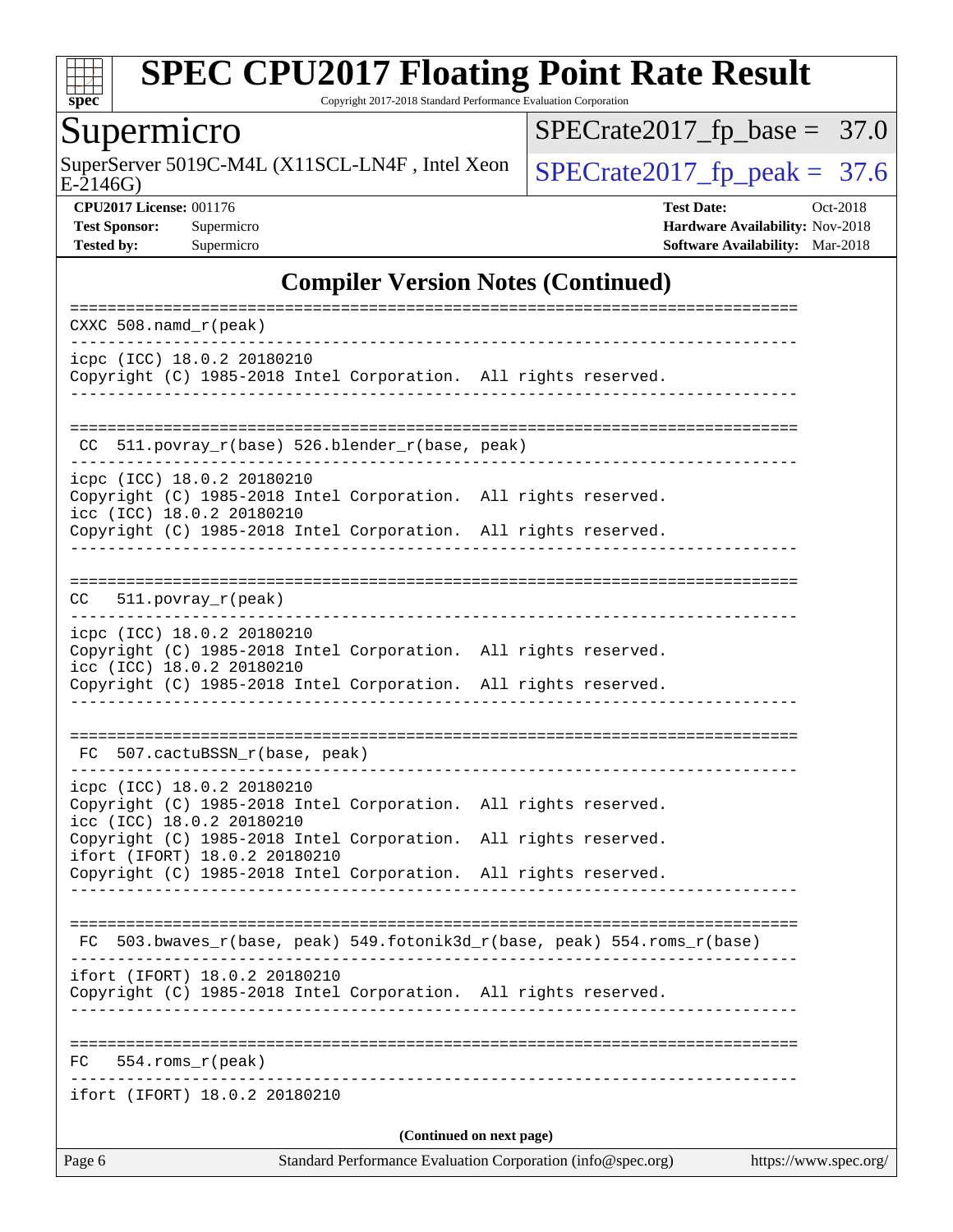

Copyright 2017-2018 Standard Performance Evaluation Corporation

#### Supermicro

SuperServer 5019C-M4L (X11SCL-LN4F, Intel Xeon  $\Big|$  [SPECrate2017\\_fp\\_peak =](http://www.spec.org/auto/cpu2017/Docs/result-fields.html#SPECrate2017fppeak) 37.6

 $SPECrate2017_fp\_base = 37.0$ 

E-2146G)

**[Tested by:](http://www.spec.org/auto/cpu2017/Docs/result-fields.html#Testedby)** Supermicro **[Software Availability:](http://www.spec.org/auto/cpu2017/Docs/result-fields.html#SoftwareAvailability)** Mar-2018

**[CPU2017 License:](http://www.spec.org/auto/cpu2017/Docs/result-fields.html#CPU2017License)** 001176 **[Test Date:](http://www.spec.org/auto/cpu2017/Docs/result-fields.html#TestDate)** Oct-2018 **[Test Sponsor:](http://www.spec.org/auto/cpu2017/Docs/result-fields.html#TestSponsor)** Supermicro **[Hardware Availability:](http://www.spec.org/auto/cpu2017/Docs/result-fields.html#HardwareAvailability)** Nov-2018

#### **[Compiler Version Notes \(Continued\)](http://www.spec.org/auto/cpu2017/Docs/result-fields.html#CompilerVersionNotes)**

| Copyright (C) 1985-2018 Intel Corporation. All rights reserved.                                                               |  |  |
|-------------------------------------------------------------------------------------------------------------------------------|--|--|
|                                                                                                                               |  |  |
| CC $521.wrf$ $r(base)$ $527.cam4$ $r(base)$                                                                                   |  |  |
| ifort (IFORT) 18.0.2 20180210<br>Copyright (C) 1985-2018 Intel Corporation. All rights reserved.<br>icc (ICC) 18.0.2 20180210 |  |  |
| Copyright (C) 1985-2018 Intel Corporation. All rights reserved.                                                               |  |  |
| $CC = 521$ .wrf $r(\text{peak})$ 527.cam4 $r(\text{peak})$                                                                    |  |  |
| ifort (IFORT) 18.0.2 20180210<br>Copyright (C) 1985-2018 Intel Corporation. All rights reserved.<br>icc (ICC) 18.0.2 20180210 |  |  |
| Copyright (C) 1985-2018 Intel Corporation. All rights reserved.                                                               |  |  |

### **[Base Compiler Invocation](http://www.spec.org/auto/cpu2017/Docs/result-fields.html#BaseCompilerInvocation)**

[C benchmarks](http://www.spec.org/auto/cpu2017/Docs/result-fields.html#Cbenchmarks): [icc -m64 -std=c11](http://www.spec.org/cpu2017/results/res2018q4/cpu2017-20181112-09622.flags.html#user_CCbase_intel_icc_64bit_c11_33ee0cdaae7deeeab2a9725423ba97205ce30f63b9926c2519791662299b76a0318f32ddfffdc46587804de3178b4f9328c46fa7c2b0cd779d7a61945c91cd35)

[C++ benchmarks:](http://www.spec.org/auto/cpu2017/Docs/result-fields.html#CXXbenchmarks) [icpc -m64](http://www.spec.org/cpu2017/results/res2018q4/cpu2017-20181112-09622.flags.html#user_CXXbase_intel_icpc_64bit_4ecb2543ae3f1412ef961e0650ca070fec7b7afdcd6ed48761b84423119d1bf6bdf5cad15b44d48e7256388bc77273b966e5eb805aefd121eb22e9299b2ec9d9)

[Fortran benchmarks](http://www.spec.org/auto/cpu2017/Docs/result-fields.html#Fortranbenchmarks): [ifort -m64](http://www.spec.org/cpu2017/results/res2018q4/cpu2017-20181112-09622.flags.html#user_FCbase_intel_ifort_64bit_24f2bb282fbaeffd6157abe4f878425411749daecae9a33200eee2bee2fe76f3b89351d69a8130dd5949958ce389cf37ff59a95e7a40d588e8d3a57e0c3fd751)

[Benchmarks using both Fortran and C](http://www.spec.org/auto/cpu2017/Docs/result-fields.html#BenchmarksusingbothFortranandC): [ifort -m64](http://www.spec.org/cpu2017/results/res2018q4/cpu2017-20181112-09622.flags.html#user_CC_FCbase_intel_ifort_64bit_24f2bb282fbaeffd6157abe4f878425411749daecae9a33200eee2bee2fe76f3b89351d69a8130dd5949958ce389cf37ff59a95e7a40d588e8d3a57e0c3fd751) [icc -m64 -std=c11](http://www.spec.org/cpu2017/results/res2018q4/cpu2017-20181112-09622.flags.html#user_CC_FCbase_intel_icc_64bit_c11_33ee0cdaae7deeeab2a9725423ba97205ce30f63b9926c2519791662299b76a0318f32ddfffdc46587804de3178b4f9328c46fa7c2b0cd779d7a61945c91cd35)

[Benchmarks using both C and C++](http://www.spec.org/auto/cpu2017/Docs/result-fields.html#BenchmarksusingbothCandCXX): [icpc -m64](http://www.spec.org/cpu2017/results/res2018q4/cpu2017-20181112-09622.flags.html#user_CC_CXXbase_intel_icpc_64bit_4ecb2543ae3f1412ef961e0650ca070fec7b7afdcd6ed48761b84423119d1bf6bdf5cad15b44d48e7256388bc77273b966e5eb805aefd121eb22e9299b2ec9d9) [icc -m64 -std=c11](http://www.spec.org/cpu2017/results/res2018q4/cpu2017-20181112-09622.flags.html#user_CC_CXXbase_intel_icc_64bit_c11_33ee0cdaae7deeeab2a9725423ba97205ce30f63b9926c2519791662299b76a0318f32ddfffdc46587804de3178b4f9328c46fa7c2b0cd779d7a61945c91cd35)

[Benchmarks using Fortran, C, and C++:](http://www.spec.org/auto/cpu2017/Docs/result-fields.html#BenchmarksusingFortranCandCXX) [icpc -m64](http://www.spec.org/cpu2017/results/res2018q4/cpu2017-20181112-09622.flags.html#user_CC_CXX_FCbase_intel_icpc_64bit_4ecb2543ae3f1412ef961e0650ca070fec7b7afdcd6ed48761b84423119d1bf6bdf5cad15b44d48e7256388bc77273b966e5eb805aefd121eb22e9299b2ec9d9) [icc -m64 -std=c11](http://www.spec.org/cpu2017/results/res2018q4/cpu2017-20181112-09622.flags.html#user_CC_CXX_FCbase_intel_icc_64bit_c11_33ee0cdaae7deeeab2a9725423ba97205ce30f63b9926c2519791662299b76a0318f32ddfffdc46587804de3178b4f9328c46fa7c2b0cd779d7a61945c91cd35) [ifort -m64](http://www.spec.org/cpu2017/results/res2018q4/cpu2017-20181112-09622.flags.html#user_CC_CXX_FCbase_intel_ifort_64bit_24f2bb282fbaeffd6157abe4f878425411749daecae9a33200eee2bee2fe76f3b89351d69a8130dd5949958ce389cf37ff59a95e7a40d588e8d3a57e0c3fd751)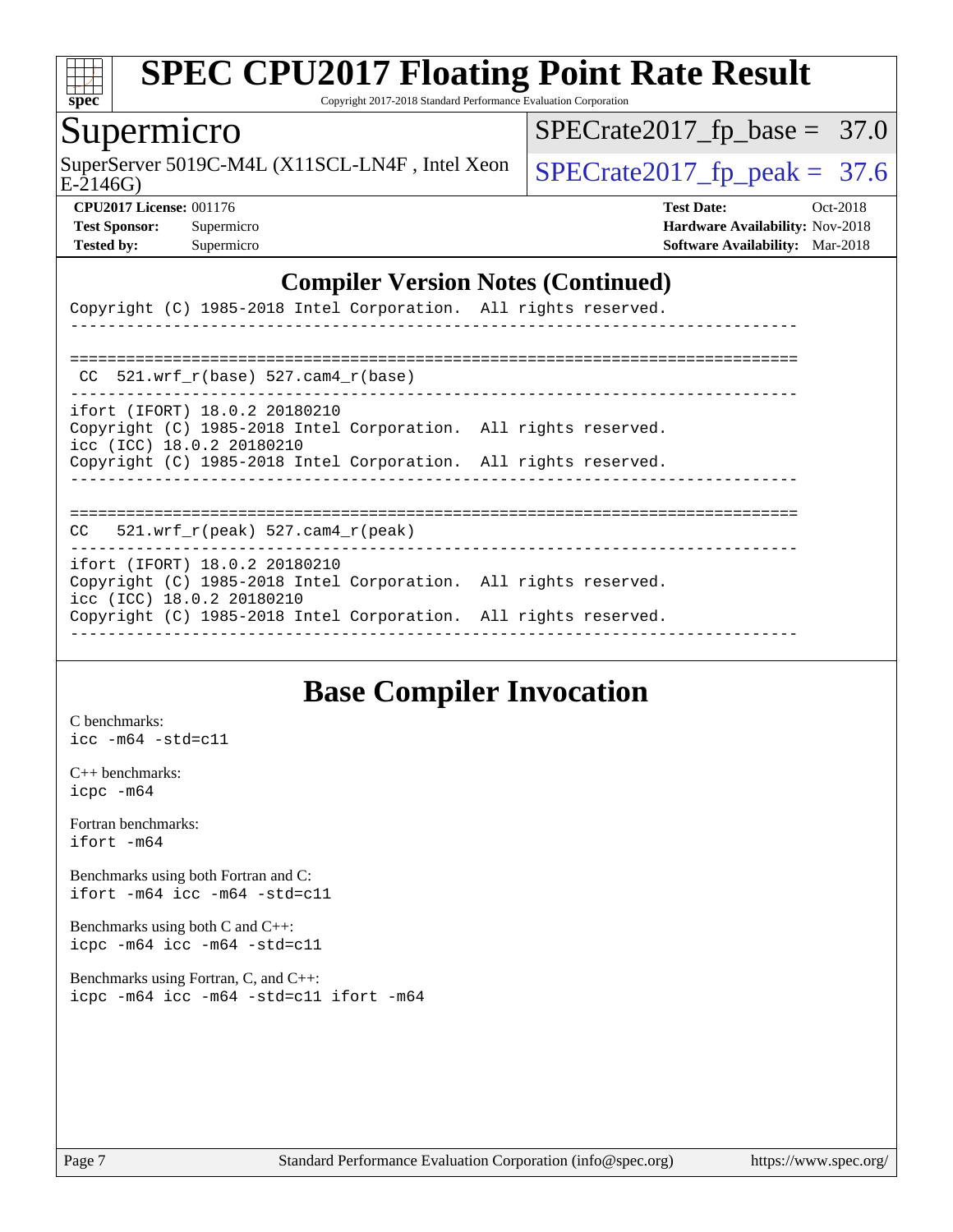

Copyright 2017-2018 Standard Performance Evaluation Corporation

#### Supermicro

E-2146G) SuperServer 5019C-M4L (X11SCL-LN4F, Intel Xeon  $\big|$  SPECrate 2017 fp peak = 37.6

 $SPECrate2017_fp\_base = 37.0$ 

**[Tested by:](http://www.spec.org/auto/cpu2017/Docs/result-fields.html#Testedby)** Supermicro **[Software Availability:](http://www.spec.org/auto/cpu2017/Docs/result-fields.html#SoftwareAvailability)** Mar-2018

**[CPU2017 License:](http://www.spec.org/auto/cpu2017/Docs/result-fields.html#CPU2017License)** 001176 **[Test Date:](http://www.spec.org/auto/cpu2017/Docs/result-fields.html#TestDate)** Oct-2018 **[Test Sponsor:](http://www.spec.org/auto/cpu2017/Docs/result-fields.html#TestSponsor)** Supermicro **[Hardware Availability:](http://www.spec.org/auto/cpu2017/Docs/result-fields.html#HardwareAvailability)** Nov-2018

### **[Base Portability Flags](http://www.spec.org/auto/cpu2017/Docs/result-fields.html#BasePortabilityFlags)**

 503.bwaves\_r: [-DSPEC\\_LP64](http://www.spec.org/cpu2017/results/res2018q4/cpu2017-20181112-09622.flags.html#suite_basePORTABILITY503_bwaves_r_DSPEC_LP64) 507.cactuBSSN\_r: [-DSPEC\\_LP64](http://www.spec.org/cpu2017/results/res2018q4/cpu2017-20181112-09622.flags.html#suite_basePORTABILITY507_cactuBSSN_r_DSPEC_LP64) 508.namd\_r: [-DSPEC\\_LP64](http://www.spec.org/cpu2017/results/res2018q4/cpu2017-20181112-09622.flags.html#suite_basePORTABILITY508_namd_r_DSPEC_LP64) 510.parest\_r: [-DSPEC\\_LP64](http://www.spec.org/cpu2017/results/res2018q4/cpu2017-20181112-09622.flags.html#suite_basePORTABILITY510_parest_r_DSPEC_LP64) 511.povray\_r: [-DSPEC\\_LP64](http://www.spec.org/cpu2017/results/res2018q4/cpu2017-20181112-09622.flags.html#suite_basePORTABILITY511_povray_r_DSPEC_LP64) 519.lbm\_r: [-DSPEC\\_LP64](http://www.spec.org/cpu2017/results/res2018q4/cpu2017-20181112-09622.flags.html#suite_basePORTABILITY519_lbm_r_DSPEC_LP64) 521.wrf\_r: [-DSPEC\\_LP64](http://www.spec.org/cpu2017/results/res2018q4/cpu2017-20181112-09622.flags.html#suite_basePORTABILITY521_wrf_r_DSPEC_LP64) [-DSPEC\\_CASE\\_FLAG](http://www.spec.org/cpu2017/results/res2018q4/cpu2017-20181112-09622.flags.html#b521.wrf_r_baseCPORTABILITY_DSPEC_CASE_FLAG) [-convert big\\_endian](http://www.spec.org/cpu2017/results/res2018q4/cpu2017-20181112-09622.flags.html#user_baseFPORTABILITY521_wrf_r_convert_big_endian_c3194028bc08c63ac5d04de18c48ce6d347e4e562e8892b8bdbdc0214820426deb8554edfa529a3fb25a586e65a3d812c835984020483e7e73212c4d31a38223) 526.blender\_r: [-DSPEC\\_LP64](http://www.spec.org/cpu2017/results/res2018q4/cpu2017-20181112-09622.flags.html#suite_basePORTABILITY526_blender_r_DSPEC_LP64) [-DSPEC\\_LINUX](http://www.spec.org/cpu2017/results/res2018q4/cpu2017-20181112-09622.flags.html#b526.blender_r_baseCPORTABILITY_DSPEC_LINUX) [-funsigned-char](http://www.spec.org/cpu2017/results/res2018q4/cpu2017-20181112-09622.flags.html#user_baseCPORTABILITY526_blender_r_force_uchar_40c60f00ab013830e2dd6774aeded3ff59883ba5a1fc5fc14077f794d777847726e2a5858cbc7672e36e1b067e7e5c1d9a74f7176df07886a243d7cc18edfe67) 527.cam4\_r: [-DSPEC\\_LP64](http://www.spec.org/cpu2017/results/res2018q4/cpu2017-20181112-09622.flags.html#suite_basePORTABILITY527_cam4_r_DSPEC_LP64) [-DSPEC\\_CASE\\_FLAG](http://www.spec.org/cpu2017/results/res2018q4/cpu2017-20181112-09622.flags.html#b527.cam4_r_baseCPORTABILITY_DSPEC_CASE_FLAG) 538.imagick\_r: [-DSPEC\\_LP64](http://www.spec.org/cpu2017/results/res2018q4/cpu2017-20181112-09622.flags.html#suite_basePORTABILITY538_imagick_r_DSPEC_LP64) 544.nab\_r: [-DSPEC\\_LP64](http://www.spec.org/cpu2017/results/res2018q4/cpu2017-20181112-09622.flags.html#suite_basePORTABILITY544_nab_r_DSPEC_LP64) 549.fotonik3d\_r: [-DSPEC\\_LP64](http://www.spec.org/cpu2017/results/res2018q4/cpu2017-20181112-09622.flags.html#suite_basePORTABILITY549_fotonik3d_r_DSPEC_LP64) 554.roms\_r: [-DSPEC\\_LP64](http://www.spec.org/cpu2017/results/res2018q4/cpu2017-20181112-09622.flags.html#suite_basePORTABILITY554_roms_r_DSPEC_LP64)

**[Base Optimization Flags](http://www.spec.org/auto/cpu2017/Docs/result-fields.html#BaseOptimizationFlags)**

[C benchmarks](http://www.spec.org/auto/cpu2017/Docs/result-fields.html#Cbenchmarks):

[-xCORE-AVX2](http://www.spec.org/cpu2017/results/res2018q4/cpu2017-20181112-09622.flags.html#user_CCbase_f-xCORE-AVX2) [-ipo](http://www.spec.org/cpu2017/results/res2018q4/cpu2017-20181112-09622.flags.html#user_CCbase_f-ipo) [-O3](http://www.spec.org/cpu2017/results/res2018q4/cpu2017-20181112-09622.flags.html#user_CCbase_f-O3) [-no-prec-div](http://www.spec.org/cpu2017/results/res2018q4/cpu2017-20181112-09622.flags.html#user_CCbase_f-no-prec-div) [-qopt-prefetch](http://www.spec.org/cpu2017/results/res2018q4/cpu2017-20181112-09622.flags.html#user_CCbase_f-qopt-prefetch) [-ffinite-math-only](http://www.spec.org/cpu2017/results/res2018q4/cpu2017-20181112-09622.flags.html#user_CCbase_f_finite_math_only_cb91587bd2077682c4b38af759c288ed7c732db004271a9512da14a4f8007909a5f1427ecbf1a0fb78ff2a814402c6114ac565ca162485bbcae155b5e4258871) [-qopt-mem-layout-trans=3](http://www.spec.org/cpu2017/results/res2018q4/cpu2017-20181112-09622.flags.html#user_CCbase_f-qopt-mem-layout-trans_de80db37974c74b1f0e20d883f0b675c88c3b01e9d123adea9b28688d64333345fb62bc4a798493513fdb68f60282f9a726aa07f478b2f7113531aecce732043)

#### [C++ benchmarks:](http://www.spec.org/auto/cpu2017/Docs/result-fields.html#CXXbenchmarks)

[-xCORE-AVX2](http://www.spec.org/cpu2017/results/res2018q4/cpu2017-20181112-09622.flags.html#user_CXXbase_f-xCORE-AVX2) [-ipo](http://www.spec.org/cpu2017/results/res2018q4/cpu2017-20181112-09622.flags.html#user_CXXbase_f-ipo) [-O3](http://www.spec.org/cpu2017/results/res2018q4/cpu2017-20181112-09622.flags.html#user_CXXbase_f-O3) [-no-prec-div](http://www.spec.org/cpu2017/results/res2018q4/cpu2017-20181112-09622.flags.html#user_CXXbase_f-no-prec-div) [-qopt-prefetch](http://www.spec.org/cpu2017/results/res2018q4/cpu2017-20181112-09622.flags.html#user_CXXbase_f-qopt-prefetch) [-ffinite-math-only](http://www.spec.org/cpu2017/results/res2018q4/cpu2017-20181112-09622.flags.html#user_CXXbase_f_finite_math_only_cb91587bd2077682c4b38af759c288ed7c732db004271a9512da14a4f8007909a5f1427ecbf1a0fb78ff2a814402c6114ac565ca162485bbcae155b5e4258871) [-qopt-mem-layout-trans=3](http://www.spec.org/cpu2017/results/res2018q4/cpu2017-20181112-09622.flags.html#user_CXXbase_f-qopt-mem-layout-trans_de80db37974c74b1f0e20d883f0b675c88c3b01e9d123adea9b28688d64333345fb62bc4a798493513fdb68f60282f9a726aa07f478b2f7113531aecce732043)

#### [Fortran benchmarks](http://www.spec.org/auto/cpu2017/Docs/result-fields.html#Fortranbenchmarks):

[-xCORE-AVX2](http://www.spec.org/cpu2017/results/res2018q4/cpu2017-20181112-09622.flags.html#user_FCbase_f-xCORE-AVX2) [-ipo](http://www.spec.org/cpu2017/results/res2018q4/cpu2017-20181112-09622.flags.html#user_FCbase_f-ipo) [-O3](http://www.spec.org/cpu2017/results/res2018q4/cpu2017-20181112-09622.flags.html#user_FCbase_f-O3) [-no-prec-div](http://www.spec.org/cpu2017/results/res2018q4/cpu2017-20181112-09622.flags.html#user_FCbase_f-no-prec-div) [-qopt-prefetch](http://www.spec.org/cpu2017/results/res2018q4/cpu2017-20181112-09622.flags.html#user_FCbase_f-qopt-prefetch) [-ffinite-math-only](http://www.spec.org/cpu2017/results/res2018q4/cpu2017-20181112-09622.flags.html#user_FCbase_f_finite_math_only_cb91587bd2077682c4b38af759c288ed7c732db004271a9512da14a4f8007909a5f1427ecbf1a0fb78ff2a814402c6114ac565ca162485bbcae155b5e4258871) [-qopt-mem-layout-trans=3](http://www.spec.org/cpu2017/results/res2018q4/cpu2017-20181112-09622.flags.html#user_FCbase_f-qopt-mem-layout-trans_de80db37974c74b1f0e20d883f0b675c88c3b01e9d123adea9b28688d64333345fb62bc4a798493513fdb68f60282f9a726aa07f478b2f7113531aecce732043) [-auto](http://www.spec.org/cpu2017/results/res2018q4/cpu2017-20181112-09622.flags.html#user_FCbase_f-auto) [-nostandard-realloc-lhs](http://www.spec.org/cpu2017/results/res2018q4/cpu2017-20181112-09622.flags.html#user_FCbase_f_2003_std_realloc_82b4557e90729c0f113870c07e44d33d6f5a304b4f63d4c15d2d0f1fab99f5daaed73bdb9275d9ae411527f28b936061aa8b9c8f2d63842963b95c9dd6426b8a)

[Benchmarks using both Fortran and C](http://www.spec.org/auto/cpu2017/Docs/result-fields.html#BenchmarksusingbothFortranandC):

[-xCORE-AVX2](http://www.spec.org/cpu2017/results/res2018q4/cpu2017-20181112-09622.flags.html#user_CC_FCbase_f-xCORE-AVX2) [-ipo](http://www.spec.org/cpu2017/results/res2018q4/cpu2017-20181112-09622.flags.html#user_CC_FCbase_f-ipo) [-O3](http://www.spec.org/cpu2017/results/res2018q4/cpu2017-20181112-09622.flags.html#user_CC_FCbase_f-O3) [-no-prec-div](http://www.spec.org/cpu2017/results/res2018q4/cpu2017-20181112-09622.flags.html#user_CC_FCbase_f-no-prec-div) [-qopt-prefetch](http://www.spec.org/cpu2017/results/res2018q4/cpu2017-20181112-09622.flags.html#user_CC_FCbase_f-qopt-prefetch) [-ffinite-math-only](http://www.spec.org/cpu2017/results/res2018q4/cpu2017-20181112-09622.flags.html#user_CC_FCbase_f_finite_math_only_cb91587bd2077682c4b38af759c288ed7c732db004271a9512da14a4f8007909a5f1427ecbf1a0fb78ff2a814402c6114ac565ca162485bbcae155b5e4258871) [-qopt-mem-layout-trans=3](http://www.spec.org/cpu2017/results/res2018q4/cpu2017-20181112-09622.flags.html#user_CC_FCbase_f-qopt-mem-layout-trans_de80db37974c74b1f0e20d883f0b675c88c3b01e9d123adea9b28688d64333345fb62bc4a798493513fdb68f60282f9a726aa07f478b2f7113531aecce732043) [-auto](http://www.spec.org/cpu2017/results/res2018q4/cpu2017-20181112-09622.flags.html#user_CC_FCbase_f-auto) [-nostandard-realloc-lhs](http://www.spec.org/cpu2017/results/res2018q4/cpu2017-20181112-09622.flags.html#user_CC_FCbase_f_2003_std_realloc_82b4557e90729c0f113870c07e44d33d6f5a304b4f63d4c15d2d0f1fab99f5daaed73bdb9275d9ae411527f28b936061aa8b9c8f2d63842963b95c9dd6426b8a)

[Benchmarks using both C and C++](http://www.spec.org/auto/cpu2017/Docs/result-fields.html#BenchmarksusingbothCandCXX): [-xCORE-AVX2](http://www.spec.org/cpu2017/results/res2018q4/cpu2017-20181112-09622.flags.html#user_CC_CXXbase_f-xCORE-AVX2) [-ipo](http://www.spec.org/cpu2017/results/res2018q4/cpu2017-20181112-09622.flags.html#user_CC_CXXbase_f-ipo) [-O3](http://www.spec.org/cpu2017/results/res2018q4/cpu2017-20181112-09622.flags.html#user_CC_CXXbase_f-O3) [-no-prec-div](http://www.spec.org/cpu2017/results/res2018q4/cpu2017-20181112-09622.flags.html#user_CC_CXXbase_f-no-prec-div) [-qopt-prefetch](http://www.spec.org/cpu2017/results/res2018q4/cpu2017-20181112-09622.flags.html#user_CC_CXXbase_f-qopt-prefetch) [-ffinite-math-only](http://www.spec.org/cpu2017/results/res2018q4/cpu2017-20181112-09622.flags.html#user_CC_CXXbase_f_finite_math_only_cb91587bd2077682c4b38af759c288ed7c732db004271a9512da14a4f8007909a5f1427ecbf1a0fb78ff2a814402c6114ac565ca162485bbcae155b5e4258871) [-qopt-mem-layout-trans=3](http://www.spec.org/cpu2017/results/res2018q4/cpu2017-20181112-09622.flags.html#user_CC_CXXbase_f-qopt-mem-layout-trans_de80db37974c74b1f0e20d883f0b675c88c3b01e9d123adea9b28688d64333345fb62bc4a798493513fdb68f60282f9a726aa07f478b2f7113531aecce732043)

#### [Benchmarks using Fortran, C, and C++:](http://www.spec.org/auto/cpu2017/Docs/result-fields.html#BenchmarksusingFortranCandCXX)

[-xCORE-AVX2](http://www.spec.org/cpu2017/results/res2018q4/cpu2017-20181112-09622.flags.html#user_CC_CXX_FCbase_f-xCORE-AVX2) [-ipo](http://www.spec.org/cpu2017/results/res2018q4/cpu2017-20181112-09622.flags.html#user_CC_CXX_FCbase_f-ipo) [-O3](http://www.spec.org/cpu2017/results/res2018q4/cpu2017-20181112-09622.flags.html#user_CC_CXX_FCbase_f-O3) [-no-prec-div](http://www.spec.org/cpu2017/results/res2018q4/cpu2017-20181112-09622.flags.html#user_CC_CXX_FCbase_f-no-prec-div) [-qopt-prefetch](http://www.spec.org/cpu2017/results/res2018q4/cpu2017-20181112-09622.flags.html#user_CC_CXX_FCbase_f-qopt-prefetch) [-ffinite-math-only](http://www.spec.org/cpu2017/results/res2018q4/cpu2017-20181112-09622.flags.html#user_CC_CXX_FCbase_f_finite_math_only_cb91587bd2077682c4b38af759c288ed7c732db004271a9512da14a4f8007909a5f1427ecbf1a0fb78ff2a814402c6114ac565ca162485bbcae155b5e4258871) [-qopt-mem-layout-trans=3](http://www.spec.org/cpu2017/results/res2018q4/cpu2017-20181112-09622.flags.html#user_CC_CXX_FCbase_f-qopt-mem-layout-trans_de80db37974c74b1f0e20d883f0b675c88c3b01e9d123adea9b28688d64333345fb62bc4a798493513fdb68f60282f9a726aa07f478b2f7113531aecce732043) [-auto](http://www.spec.org/cpu2017/results/res2018q4/cpu2017-20181112-09622.flags.html#user_CC_CXX_FCbase_f-auto) [-nostandard-realloc-lhs](http://www.spec.org/cpu2017/results/res2018q4/cpu2017-20181112-09622.flags.html#user_CC_CXX_FCbase_f_2003_std_realloc_82b4557e90729c0f113870c07e44d33d6f5a304b4f63d4c15d2d0f1fab99f5daaed73bdb9275d9ae411527f28b936061aa8b9c8f2d63842963b95c9dd6426b8a)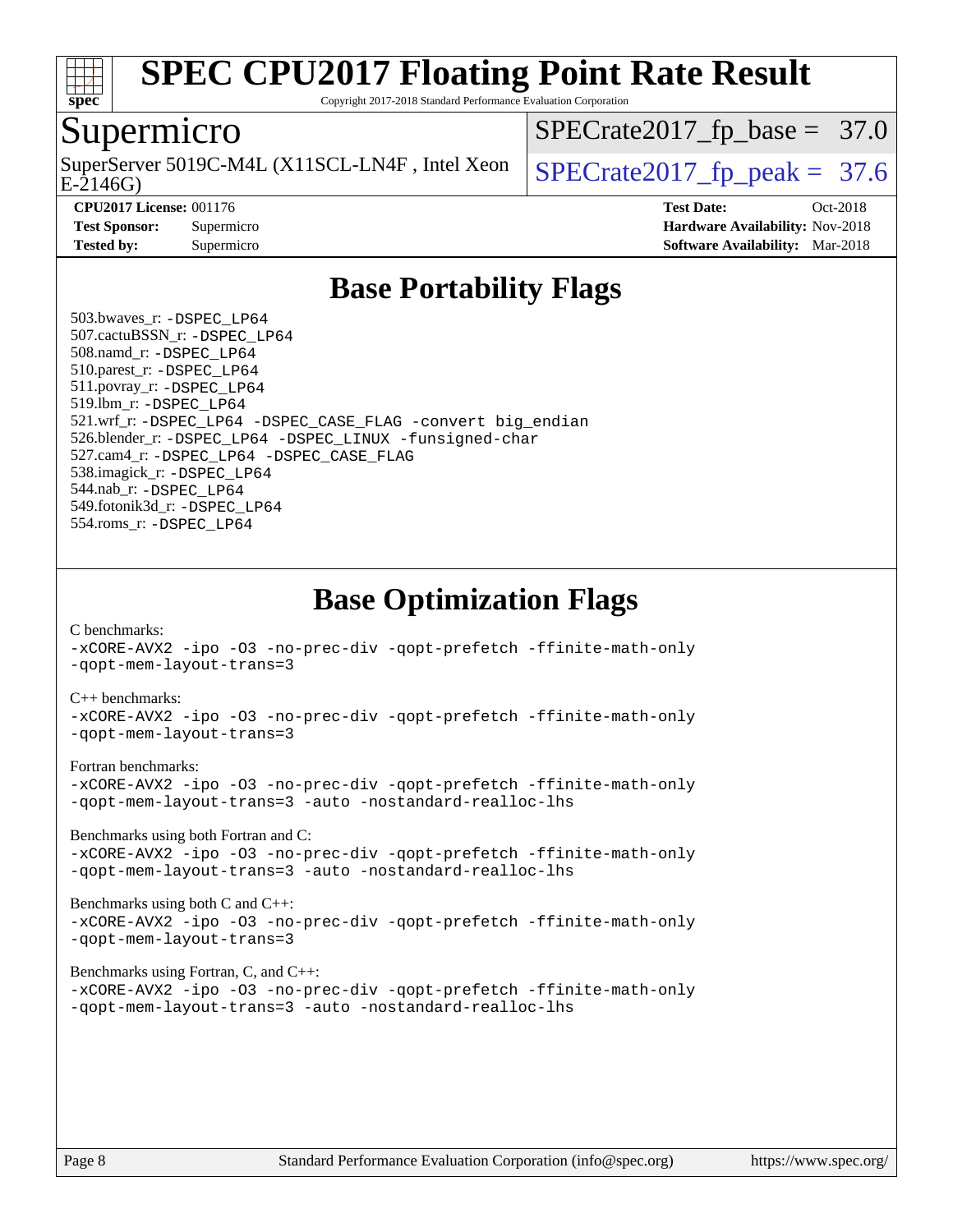

Copyright 2017-2018 Standard Performance Evaluation Corporation

#### Supermicro

E-2146G) SuperServer 5019C-M4L (X11SCL-LN4F, Intel Xeon  $\big|$  [SPECrate2017\\_fp\\_peak =](http://www.spec.org/auto/cpu2017/Docs/result-fields.html#SPECrate2017fppeak) 37.6

 $SPECrate2017_fp\_base = 37.0$ 

**[CPU2017 License:](http://www.spec.org/auto/cpu2017/Docs/result-fields.html#CPU2017License)** 001176 **[Test Date:](http://www.spec.org/auto/cpu2017/Docs/result-fields.html#TestDate)** Oct-2018 **[Test Sponsor:](http://www.spec.org/auto/cpu2017/Docs/result-fields.html#TestSponsor)** Supermicro **[Hardware Availability:](http://www.spec.org/auto/cpu2017/Docs/result-fields.html#HardwareAvailability)** Nov-2018 **[Tested by:](http://www.spec.org/auto/cpu2017/Docs/result-fields.html#Testedby)** Supermicro **[Software Availability:](http://www.spec.org/auto/cpu2017/Docs/result-fields.html#SoftwareAvailability)** Mar-2018

### **[Peak Compiler Invocation](http://www.spec.org/auto/cpu2017/Docs/result-fields.html#PeakCompilerInvocation)**

[C benchmarks:](http://www.spec.org/auto/cpu2017/Docs/result-fields.html#Cbenchmarks) [icc -m64 -std=c11](http://www.spec.org/cpu2017/results/res2018q4/cpu2017-20181112-09622.flags.html#user_CCpeak_intel_icc_64bit_c11_33ee0cdaae7deeeab2a9725423ba97205ce30f63b9926c2519791662299b76a0318f32ddfffdc46587804de3178b4f9328c46fa7c2b0cd779d7a61945c91cd35)

[C++ benchmarks:](http://www.spec.org/auto/cpu2017/Docs/result-fields.html#CXXbenchmarks) [icpc -m64](http://www.spec.org/cpu2017/results/res2018q4/cpu2017-20181112-09622.flags.html#user_CXXpeak_intel_icpc_64bit_4ecb2543ae3f1412ef961e0650ca070fec7b7afdcd6ed48761b84423119d1bf6bdf5cad15b44d48e7256388bc77273b966e5eb805aefd121eb22e9299b2ec9d9)

[Fortran benchmarks](http://www.spec.org/auto/cpu2017/Docs/result-fields.html#Fortranbenchmarks): [ifort -m64](http://www.spec.org/cpu2017/results/res2018q4/cpu2017-20181112-09622.flags.html#user_FCpeak_intel_ifort_64bit_24f2bb282fbaeffd6157abe4f878425411749daecae9a33200eee2bee2fe76f3b89351d69a8130dd5949958ce389cf37ff59a95e7a40d588e8d3a57e0c3fd751)

[Benchmarks using both Fortran and C:](http://www.spec.org/auto/cpu2017/Docs/result-fields.html#BenchmarksusingbothFortranandC) [ifort -m64](http://www.spec.org/cpu2017/results/res2018q4/cpu2017-20181112-09622.flags.html#user_CC_FCpeak_intel_ifort_64bit_24f2bb282fbaeffd6157abe4f878425411749daecae9a33200eee2bee2fe76f3b89351d69a8130dd5949958ce389cf37ff59a95e7a40d588e8d3a57e0c3fd751) [icc -m64 -std=c11](http://www.spec.org/cpu2017/results/res2018q4/cpu2017-20181112-09622.flags.html#user_CC_FCpeak_intel_icc_64bit_c11_33ee0cdaae7deeeab2a9725423ba97205ce30f63b9926c2519791662299b76a0318f32ddfffdc46587804de3178b4f9328c46fa7c2b0cd779d7a61945c91cd35)

[Benchmarks using both C and C++](http://www.spec.org/auto/cpu2017/Docs/result-fields.html#BenchmarksusingbothCandCXX): [icpc -m64](http://www.spec.org/cpu2017/results/res2018q4/cpu2017-20181112-09622.flags.html#user_CC_CXXpeak_intel_icpc_64bit_4ecb2543ae3f1412ef961e0650ca070fec7b7afdcd6ed48761b84423119d1bf6bdf5cad15b44d48e7256388bc77273b966e5eb805aefd121eb22e9299b2ec9d9) [icc -m64 -std=c11](http://www.spec.org/cpu2017/results/res2018q4/cpu2017-20181112-09622.flags.html#user_CC_CXXpeak_intel_icc_64bit_c11_33ee0cdaae7deeeab2a9725423ba97205ce30f63b9926c2519791662299b76a0318f32ddfffdc46587804de3178b4f9328c46fa7c2b0cd779d7a61945c91cd35)

[Benchmarks using Fortran, C, and C++:](http://www.spec.org/auto/cpu2017/Docs/result-fields.html#BenchmarksusingFortranCandCXX) [icpc -m64](http://www.spec.org/cpu2017/results/res2018q4/cpu2017-20181112-09622.flags.html#user_CC_CXX_FCpeak_intel_icpc_64bit_4ecb2543ae3f1412ef961e0650ca070fec7b7afdcd6ed48761b84423119d1bf6bdf5cad15b44d48e7256388bc77273b966e5eb805aefd121eb22e9299b2ec9d9) [icc -m64 -std=c11](http://www.spec.org/cpu2017/results/res2018q4/cpu2017-20181112-09622.flags.html#user_CC_CXX_FCpeak_intel_icc_64bit_c11_33ee0cdaae7deeeab2a9725423ba97205ce30f63b9926c2519791662299b76a0318f32ddfffdc46587804de3178b4f9328c46fa7c2b0cd779d7a61945c91cd35) [ifort -m64](http://www.spec.org/cpu2017/results/res2018q4/cpu2017-20181112-09622.flags.html#user_CC_CXX_FCpeak_intel_ifort_64bit_24f2bb282fbaeffd6157abe4f878425411749daecae9a33200eee2bee2fe76f3b89351d69a8130dd5949958ce389cf37ff59a95e7a40d588e8d3a57e0c3fd751)

**[Peak Portability Flags](http://www.spec.org/auto/cpu2017/Docs/result-fields.html#PeakPortabilityFlags)**

Same as Base Portability Flags

### **[Peak Optimization Flags](http://www.spec.org/auto/cpu2017/Docs/result-fields.html#PeakOptimizationFlags)**

[C benchmarks](http://www.spec.org/auto/cpu2017/Docs/result-fields.html#Cbenchmarks):

```
 519.lbm_r: -prof-gen(pass 1) -prof-use(pass 2) -ipo -xCORE-AVX2 -O3
-no-prec-div -qopt-prefetch -ffinite-math-only
-qopt-mem-layout-trans=3
 538.imagick_r: basepeak = yes
 544.nab_r: -xCORE-AVX2 -ipo -O3 -no-prec-div -qopt-prefetch
-ffinite-math-only -qopt-mem-layout-trans=3
C++ benchmarks: 
 508.namd_r: -prof-gen(pass 1) -prof-use(pass 2) -ipo -xCORE-AVX2 -O3
-no-prec-div -qopt-prefetch -ffinite-math-only
```

```
-qopt-mem-layout-trans=3
```
**(Continued on next page)**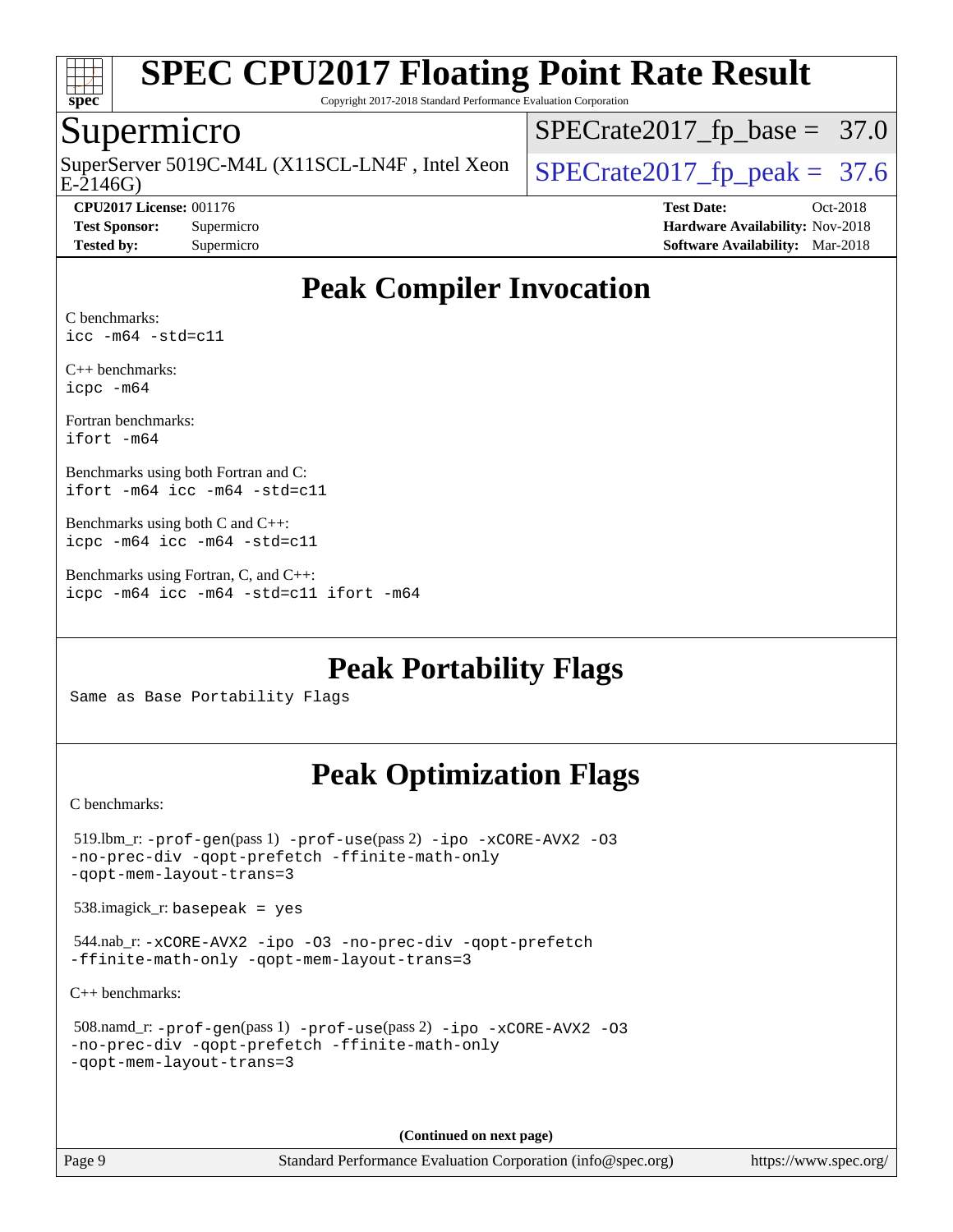

Copyright 2017-2018 Standard Performance Evaluation Corporation

### Supermicro

SuperServer 5019C-M4L (X11SCL-LN4F, Intel Xeon  $\big|$  SPECrate 2017 fp peak = 37.6

 $SPECrate2017_fp\_base = 37.0$ 

E-2146G)

#### **[CPU2017 License:](http://www.spec.org/auto/cpu2017/Docs/result-fields.html#CPU2017License)** 001176 **[Test Date:](http://www.spec.org/auto/cpu2017/Docs/result-fields.html#TestDate)** Oct-2018

| <b>Test Sponsor:</b> | Supermicro |
|----------------------|------------|
| <b>Tested by:</b>    | Supermicro |

**[Hardware Availability:](http://www.spec.org/auto/cpu2017/Docs/result-fields.html#HardwareAvailability)** Nov-2018 **[Software Availability:](http://www.spec.org/auto/cpu2017/Docs/result-fields.html#SoftwareAvailability)** Mar-2018

### **[Peak Optimization Flags \(Continued\)](http://www.spec.org/auto/cpu2017/Docs/result-fields.html#PeakOptimizationFlags)**

 510.parest\_r: [-xCORE-AVX2](http://www.spec.org/cpu2017/results/res2018q4/cpu2017-20181112-09622.flags.html#user_peakCXXOPTIMIZE510_parest_r_f-xCORE-AVX2) [-ipo](http://www.spec.org/cpu2017/results/res2018q4/cpu2017-20181112-09622.flags.html#user_peakCXXOPTIMIZE510_parest_r_f-ipo) [-O3](http://www.spec.org/cpu2017/results/res2018q4/cpu2017-20181112-09622.flags.html#user_peakCXXOPTIMIZE510_parest_r_f-O3) [-no-prec-div](http://www.spec.org/cpu2017/results/res2018q4/cpu2017-20181112-09622.flags.html#user_peakCXXOPTIMIZE510_parest_r_f-no-prec-div) [-qopt-prefetch](http://www.spec.org/cpu2017/results/res2018q4/cpu2017-20181112-09622.flags.html#user_peakCXXOPTIMIZE510_parest_r_f-qopt-prefetch) [-ffinite-math-only](http://www.spec.org/cpu2017/results/res2018q4/cpu2017-20181112-09622.flags.html#user_peakCXXOPTIMIZE510_parest_r_f_finite_math_only_cb91587bd2077682c4b38af759c288ed7c732db004271a9512da14a4f8007909a5f1427ecbf1a0fb78ff2a814402c6114ac565ca162485bbcae155b5e4258871) [-qopt-mem-layout-trans=3](http://www.spec.org/cpu2017/results/res2018q4/cpu2017-20181112-09622.flags.html#user_peakCXXOPTIMIZE510_parest_r_f-qopt-mem-layout-trans_de80db37974c74b1f0e20d883f0b675c88c3b01e9d123adea9b28688d64333345fb62bc4a798493513fdb68f60282f9a726aa07f478b2f7113531aecce732043) [Fortran benchmarks](http://www.spec.org/auto/cpu2017/Docs/result-fields.html#Fortranbenchmarks): 503.bwaves\_r: [-xCORE-AVX2](http://www.spec.org/cpu2017/results/res2018q4/cpu2017-20181112-09622.flags.html#user_peakFOPTIMIZE503_bwaves_r_f-xCORE-AVX2) [-ipo](http://www.spec.org/cpu2017/results/res2018q4/cpu2017-20181112-09622.flags.html#user_peakFOPTIMIZE503_bwaves_r_f-ipo) [-O3](http://www.spec.org/cpu2017/results/res2018q4/cpu2017-20181112-09622.flags.html#user_peakFOPTIMIZE503_bwaves_r_f-O3) [-no-prec-div](http://www.spec.org/cpu2017/results/res2018q4/cpu2017-20181112-09622.flags.html#user_peakFOPTIMIZE503_bwaves_r_f-no-prec-div) [-qopt-prefetch](http://www.spec.org/cpu2017/results/res2018q4/cpu2017-20181112-09622.flags.html#user_peakFOPTIMIZE503_bwaves_r_f-qopt-prefetch) [-ffinite-math-only](http://www.spec.org/cpu2017/results/res2018q4/cpu2017-20181112-09622.flags.html#user_peakFOPTIMIZE503_bwaves_r_f_finite_math_only_cb91587bd2077682c4b38af759c288ed7c732db004271a9512da14a4f8007909a5f1427ecbf1a0fb78ff2a814402c6114ac565ca162485bbcae155b5e4258871) [-qopt-mem-layout-trans=3](http://www.spec.org/cpu2017/results/res2018q4/cpu2017-20181112-09622.flags.html#user_peakFOPTIMIZE503_bwaves_r_f-qopt-mem-layout-trans_de80db37974c74b1f0e20d883f0b675c88c3b01e9d123adea9b28688d64333345fb62bc4a798493513fdb68f60282f9a726aa07f478b2f7113531aecce732043) [-auto](http://www.spec.org/cpu2017/results/res2018q4/cpu2017-20181112-09622.flags.html#user_peakFOPTIMIZE503_bwaves_r_f-auto) [-nostandard-realloc-lhs](http://www.spec.org/cpu2017/results/res2018q4/cpu2017-20181112-09622.flags.html#user_peakEXTRA_FOPTIMIZE503_bwaves_r_f_2003_std_realloc_82b4557e90729c0f113870c07e44d33d6f5a304b4f63d4c15d2d0f1fab99f5daaed73bdb9275d9ae411527f28b936061aa8b9c8f2d63842963b95c9dd6426b8a) 549.fotonik3d\_r: Same as 503.bwaves\_r 554.roms\_r: [-prof-gen](http://www.spec.org/cpu2017/results/res2018q4/cpu2017-20181112-09622.flags.html#user_peakPASS1_FFLAGSPASS1_LDFLAGS554_roms_r_prof_gen_5aa4926d6013ddb2a31985c654b3eb18169fc0c6952a63635c234f711e6e63dd76e94ad52365559451ec499a2cdb89e4dc58ba4c67ef54ca681ffbe1461d6b36)(pass 1) [-prof-use](http://www.spec.org/cpu2017/results/res2018q4/cpu2017-20181112-09622.flags.html#user_peakPASS2_FFLAGSPASS2_LDFLAGS554_roms_r_prof_use_1a21ceae95f36a2b53c25747139a6c16ca95bd9def2a207b4f0849963b97e94f5260e30a0c64f4bb623698870e679ca08317ef8150905d41bd88c6f78df73f19)(pass 2) [-ipo](http://www.spec.org/cpu2017/results/res2018q4/cpu2017-20181112-09622.flags.html#user_peakPASS1_FOPTIMIZEPASS2_FOPTIMIZE554_roms_r_f-ipo) [-xCORE-AVX2](http://www.spec.org/cpu2017/results/res2018q4/cpu2017-20181112-09622.flags.html#user_peakPASS2_FOPTIMIZE554_roms_r_f-xCORE-AVX2) [-O3](http://www.spec.org/cpu2017/results/res2018q4/cpu2017-20181112-09622.flags.html#user_peakPASS1_FOPTIMIZEPASS2_FOPTIMIZE554_roms_r_f-O3) [-no-prec-div](http://www.spec.org/cpu2017/results/res2018q4/cpu2017-20181112-09622.flags.html#user_peakPASS1_FOPTIMIZEPASS2_FOPTIMIZE554_roms_r_f-no-prec-div) [-qopt-prefetch](http://www.spec.org/cpu2017/results/res2018q4/cpu2017-20181112-09622.flags.html#user_peakPASS1_FOPTIMIZEPASS2_FOPTIMIZE554_roms_r_f-qopt-prefetch) [-ffinite-math-only](http://www.spec.org/cpu2017/results/res2018q4/cpu2017-20181112-09622.flags.html#user_peakPASS1_FOPTIMIZEPASS2_FOPTIMIZE554_roms_r_f_finite_math_only_cb91587bd2077682c4b38af759c288ed7c732db004271a9512da14a4f8007909a5f1427ecbf1a0fb78ff2a814402c6114ac565ca162485bbcae155b5e4258871) [-qopt-mem-layout-trans=3](http://www.spec.org/cpu2017/results/res2018q4/cpu2017-20181112-09622.flags.html#user_peakPASS1_FOPTIMIZEPASS2_FOPTIMIZE554_roms_r_f-qopt-mem-layout-trans_de80db37974c74b1f0e20d883f0b675c88c3b01e9d123adea9b28688d64333345fb62bc4a798493513fdb68f60282f9a726aa07f478b2f7113531aecce732043) [-auto](http://www.spec.org/cpu2017/results/res2018q4/cpu2017-20181112-09622.flags.html#user_peakPASS2_FOPTIMIZE554_roms_r_f-auto) [-nostandard-realloc-lhs](http://www.spec.org/cpu2017/results/res2018q4/cpu2017-20181112-09622.flags.html#user_peakEXTRA_FOPTIMIZE554_roms_r_f_2003_std_realloc_82b4557e90729c0f113870c07e44d33d6f5a304b4f63d4c15d2d0f1fab99f5daaed73bdb9275d9ae411527f28b936061aa8b9c8f2d63842963b95c9dd6426b8a) [Benchmarks using both Fortran and C](http://www.spec.org/auto/cpu2017/Docs/result-fields.html#BenchmarksusingbothFortranandC): [-prof-gen](http://www.spec.org/cpu2017/results/res2018q4/cpu2017-20181112-09622.flags.html#user_CC_FCpeak_prof_gen_5aa4926d6013ddb2a31985c654b3eb18169fc0c6952a63635c234f711e6e63dd76e94ad52365559451ec499a2cdb89e4dc58ba4c67ef54ca681ffbe1461d6b36)(pass 1) [-prof-use](http://www.spec.org/cpu2017/results/res2018q4/cpu2017-20181112-09622.flags.html#user_CC_FCpeak_prof_use_1a21ceae95f36a2b53c25747139a6c16ca95bd9def2a207b4f0849963b97e94f5260e30a0c64f4bb623698870e679ca08317ef8150905d41bd88c6f78df73f19)(pass 2) [-ipo](http://www.spec.org/cpu2017/results/res2018q4/cpu2017-20181112-09622.flags.html#user_CC_FCpeak_f-ipo) [-xCORE-AVX2](http://www.spec.org/cpu2017/results/res2018q4/cpu2017-20181112-09622.flags.html#user_CC_FCpeak_f-xCORE-AVX2) [-O3](http://www.spec.org/cpu2017/results/res2018q4/cpu2017-20181112-09622.flags.html#user_CC_FCpeak_f-O3) [-no-prec-div](http://www.spec.org/cpu2017/results/res2018q4/cpu2017-20181112-09622.flags.html#user_CC_FCpeak_f-no-prec-div) [-qopt-prefetch](http://www.spec.org/cpu2017/results/res2018q4/cpu2017-20181112-09622.flags.html#user_CC_FCpeak_f-qopt-prefetch) [-ffinite-math-only](http://www.spec.org/cpu2017/results/res2018q4/cpu2017-20181112-09622.flags.html#user_CC_FCpeak_f_finite_math_only_cb91587bd2077682c4b38af759c288ed7c732db004271a9512da14a4f8007909a5f1427ecbf1a0fb78ff2a814402c6114ac565ca162485bbcae155b5e4258871) [-qopt-mem-layout-trans=3](http://www.spec.org/cpu2017/results/res2018q4/cpu2017-20181112-09622.flags.html#user_CC_FCpeak_f-qopt-mem-layout-trans_de80db37974c74b1f0e20d883f0b675c88c3b01e9d123adea9b28688d64333345fb62bc4a798493513fdb68f60282f9a726aa07f478b2f7113531aecce732043) [-auto](http://www.spec.org/cpu2017/results/res2018q4/cpu2017-20181112-09622.flags.html#user_CC_FCpeak_f-auto) [-nostandard-realloc-lhs](http://www.spec.org/cpu2017/results/res2018q4/cpu2017-20181112-09622.flags.html#user_CC_FCpeak_f_2003_std_realloc_82b4557e90729c0f113870c07e44d33d6f5a304b4f63d4c15d2d0f1fab99f5daaed73bdb9275d9ae411527f28b936061aa8b9c8f2d63842963b95c9dd6426b8a) [Benchmarks using both C and C++](http://www.spec.org/auto/cpu2017/Docs/result-fields.html#BenchmarksusingbothCandCXX): 511.povray\_r: [-prof-gen](http://www.spec.org/cpu2017/results/res2018q4/cpu2017-20181112-09622.flags.html#user_peakPASS1_CFLAGSPASS1_CXXFLAGSPASS1_LDFLAGS511_povray_r_prof_gen_5aa4926d6013ddb2a31985c654b3eb18169fc0c6952a63635c234f711e6e63dd76e94ad52365559451ec499a2cdb89e4dc58ba4c67ef54ca681ffbe1461d6b36)(pass 1) [-prof-use](http://www.spec.org/cpu2017/results/res2018q4/cpu2017-20181112-09622.flags.html#user_peakPASS2_CFLAGSPASS2_CXXFLAGSPASS2_LDFLAGS511_povray_r_prof_use_1a21ceae95f36a2b53c25747139a6c16ca95bd9def2a207b4f0849963b97e94f5260e30a0c64f4bb623698870e679ca08317ef8150905d41bd88c6f78df73f19)(pass 2) [-ipo](http://www.spec.org/cpu2017/results/res2018q4/cpu2017-20181112-09622.flags.html#user_peakPASS1_COPTIMIZEPASS1_CXXOPTIMIZEPASS2_COPTIMIZEPASS2_CXXOPTIMIZE511_povray_r_f-ipo) [-xCORE-AVX2](http://www.spec.org/cpu2017/results/res2018q4/cpu2017-20181112-09622.flags.html#user_peakPASS2_COPTIMIZEPASS2_CXXOPTIMIZE511_povray_r_f-xCORE-AVX2) [-O3](http://www.spec.org/cpu2017/results/res2018q4/cpu2017-20181112-09622.flags.html#user_peakPASS1_COPTIMIZEPASS1_CXXOPTIMIZEPASS2_COPTIMIZEPASS2_CXXOPTIMIZE511_povray_r_f-O3) [-no-prec-div](http://www.spec.org/cpu2017/results/res2018q4/cpu2017-20181112-09622.flags.html#user_peakPASS1_COPTIMIZEPASS1_CXXOPTIMIZEPASS2_COPTIMIZEPASS2_CXXOPTIMIZE511_povray_r_f-no-prec-div) [-qopt-prefetch](http://www.spec.org/cpu2017/results/res2018q4/cpu2017-20181112-09622.flags.html#user_peakPASS1_COPTIMIZEPASS1_CXXOPTIMIZEPASS2_COPTIMIZEPASS2_CXXOPTIMIZE511_povray_r_f-qopt-prefetch) [-ffinite-math-only](http://www.spec.org/cpu2017/results/res2018q4/cpu2017-20181112-09622.flags.html#user_peakPASS1_COPTIMIZEPASS1_CXXOPTIMIZEPASS2_COPTIMIZEPASS2_CXXOPTIMIZE511_povray_r_f_finite_math_only_cb91587bd2077682c4b38af759c288ed7c732db004271a9512da14a4f8007909a5f1427ecbf1a0fb78ff2a814402c6114ac565ca162485bbcae155b5e4258871) [-qopt-mem-layout-trans=3](http://www.spec.org/cpu2017/results/res2018q4/cpu2017-20181112-09622.flags.html#user_peakPASS1_COPTIMIZEPASS1_CXXOPTIMIZEPASS2_COPTIMIZEPASS2_CXXOPTIMIZE511_povray_r_f-qopt-mem-layout-trans_de80db37974c74b1f0e20d883f0b675c88c3b01e9d123adea9b28688d64333345fb62bc4a798493513fdb68f60282f9a726aa07f478b2f7113531aecce732043) 526.blender\_r: basepeak = yes [Benchmarks using Fortran, C, and C++:](http://www.spec.org/auto/cpu2017/Docs/result-fields.html#BenchmarksusingFortranCandCXX) 507.cactuBSSN\_r: basepeak = yes The flags files that were used to format this result can be browsed at

<http://www.spec.org/cpu2017/flags/Intel-ic18.0-official-linux64.2017-12-21.html> <http://www.spec.org/cpu2017/flags/Default-Platform-Flags.html>

You can also download the XML flags sources by saving the following links: <http://www.spec.org/cpu2017/flags/Intel-ic18.0-official-linux64.2017-12-21.xml> <http://www.spec.org/cpu2017/flags/Default-Platform-Flags.xml>